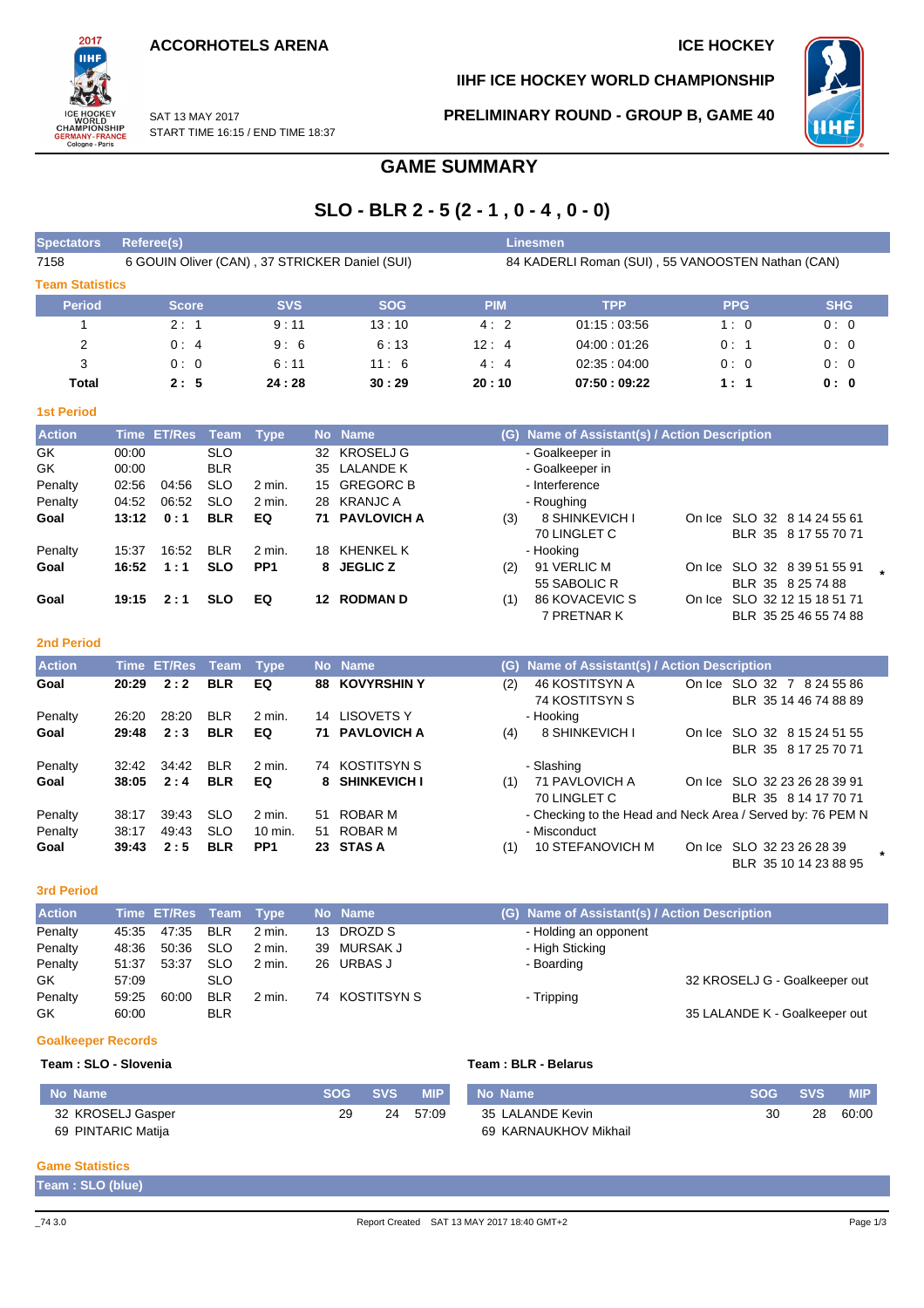## **ACCORHOTELS ARENA ICE HOCKEY**



**IIHF ICE HOCKEY WORLD CHAMPIONSHIP**

**PRELIMINARY ROUND - GROUP B, GAME 40**



SAT 13 MAY 2017 START TIME 16:15 / END TIME 18:37

|              | Head Coach: ZUPANCIC Nik |          |              |             |          |                |                |                   |             |    |                | <b>Shots on Goal</b> |          |          | Time on Ice |                |                |           |       |                    |      |  |
|--------------|--------------------------|----------|--------------|-------------|----------|----------------|----------------|-------------------|-------------|----|----------------|----------------------|----------|----------|-------------|----------------|----------------|-----------|-------|--------------------|------|--|
| No Pos Name  |                          | G.       | $\mathbf{A}$ | P.          |          |                |                | PIM FO+ FO- FO+/- | FO%         |    | $\overline{2}$ |                      | 3 OT TS  | $+/-$    |             | $\overline{2}$ | $\overline{3}$ | <b>OT</b> |       | <b>TOT SHF AVG</b> |      |  |
| 7 D          | <b>PRETNAR Klemen</b>    | 0        |              |             | 0        | 0              | 0              | 0                 | 0.00        |    | 0              |                      | 2        | $-1$     |             | 7:15 7:53 8:14 |                |           | 23:22 | 36                 | 0:38 |  |
| 8 F          | JEGLIC Ziga              |          | 0            | 1           | 0        | 3              | 3              | 0                 | 50.00       | 1  | 0              | 0                    | 1        | $-3$     |             | 5:25 4:58 7:42 |                |           | 18:05 | 28                 | 0:38 |  |
| 24 F         | <b>TICAR Rok</b>         | $\Omega$ | $\Omega$     | $\Omega$    | 0        | 6              | 11             | -5                | 35.29       | 0  |                |                      | 2        | $-3$     |             | 6:15 5:28 7:26 |                |           | 19:09 | 30                 | 0:38 |  |
| 55 F         | <b>SABOLIC Robert</b>    | 0        |              | 1           | 0        |                |                | 0                 | 50.00       | 2  |                | 3                    | 6        | -3       |             | 7:32 5:28 6:27 |                |           | 19:27 | 31                 | 0:37 |  |
| 86 D         | KOVACEVIC Sabahudin +A   | 0        | 1            | -1          | 0        | 0              | $\Omega$       | 0                 | 0.00        | 1  | 2              | $\Omega$             | 3        | $-1$     |             | 6:40 6:52 8:21 |                |           | 21:53 | 33                 | 0:39 |  |
| 15 D         | <b>GREGORC Blaz</b>      | 0        | 0            | 0           | 2        | 0              | 0              | 0                 | 0.00        |    | 0              | 0                    | 1        | 0        |             | 5:56 3:35 3:18 |                |           | 12:49 | 25                 | 0:30 |  |
| 26 F         | URBAS Jan $+A$           | 0        | 0            | 0           | 2        | 0              |                | $-1$              | 0.00        | 0  | 0              | 3                    | 3        | -1       |             | 5:52 4:18 5:53 |                |           | 16:03 | 27                 | 0:35 |  |
| 39 F         | MURSAK Jan +C            | 0        | 0            | 0           | 2        | $\overline{7}$ | 10             | $-3$              | 41.18       | 0  |                |                      | 2        | $-1$     |             | 4:40 5:07 6:16 |                |           | 16:03 | 26                 | 0:37 |  |
| 51 D         | ROBAR Mitja              | 0        | $\Omega$     | 0           | 12       | 0              | 0              | 0                 | 0.00        | 2  |                | $\Omega$             | 3        | $\Omega$ |             | 7:06 4:20 3:24 |                |           | 14:50 | 25                 | 0:35 |  |
| 91 F         | <b>VERLIC Miha</b>       | 0        |              |             | 0        | 1              | $\overline{2}$ | $-1$              | 33.33       | 0  | 0              |                      | 1        | $-1$     |             | 5:07 5:12 5:17 |                |           | 15:36 | 27                 | 0:34 |  |
| 12 F         | RODMAN David (BP)        | 1        | 0            | -1          | 0        | 0              | 0              | 0                 | 0.00        |    | 0              | 0                    |          | $+1$     |             | 4:15 5:13 5:45 |                |           | 15:13 | 24                 | 0:38 |  |
| 18 F         | OGRAJENSEK Ken           | 0        | $\Omega$     | $\Omega$    | 0        | $\overline{2}$ | $\Omega$       |                   | 2 100.00    | 2  | 0              | $\Omega$             | 2        | $+1$     |             | 3:09 4:40 3:18 |                |           | 11:07 | 19                 | 0:35 |  |
| 23 D         | <b>VIDMAR Luka</b>       | $\Omega$ | $\mathbf 0$  | $\Omega$    | 0        | 0              | 0              | 0                 | 0.00        | 0  | 0              | $\Omega$             | 0        | -1       |             | 5:04 6:31 5:10 |                |           | 16:45 | 30                 | 0:33 |  |
| 28 D         | <b>KRANJC Ales</b>       | 0        | $\mathbf 0$  | 0           | 2        | 0              | 0              | 0                 | 0.00        | 0  | 0              | $\Omega$             | 0        | -1       |             | 5:36 5:56 5:38 |                |           | 17:10 | 29                 | 0:35 |  |
| 71 F         | <b>GOLICIC Bostjan</b>   | 0        | $\Omega$     | $\Omega$    | $\Omega$ | 4              |                | $-3$              | 36.36       | 1  | 0              | $\Omega$             | 1        | $+1$     |             | 4:23 5:48 5:37 |                |           | 15:48 | 25                 | 0:37 |  |
| 14 D         | <b>PODLIPNIK Matic</b>   | 0        | 0            | 0           | 0        | 0              | 0              | 0                 | 0.00        | 0  | 0              |                      | 1        | -1       |             | 0:56 0:48 2:42 |                |           | 4:26  | 11                 | 0:24 |  |
| 16 F         | <b>MUSIC Ales</b>        | 0        | $\mathbf 0$  | 0           | 0        | 4              | 4              | 0                 | 50.00       | 0  | 0              | $\Omega$             | 0        | $\Omega$ |             | 3:23 4:19 3:04 |                |           | 10:46 | 18                 | 0:35 |  |
| 61 D         | <b>REPE Jurij</b>        | 0        | 0            | $\mathbf 0$ | 0        | 0              | 0              | 0                 | 0.00        | 1  | 0              | 0                    |          | -1       |             | 0:47 0:00 1:12 |                |           | 1:59  | 4                  | 0:29 |  |
| 76 F         | <b>PEM Nik</b>           | 0        | 0            | 0           | 0        | 0              | 0              | 0                 | 0.00        | 0  | 0              | 0                    | 0        | $\Omega$ |             | 1:54 3:21 0:56 |                |           | 6:11  | 10                 | 0:37 |  |
| 92 F         | <b>KURALT Anze</b>       | 0        | $\Omega$     | $\Omega$    | 0        | 0              | 0              | 0                 | 0.00        | 0  | 0              | $\Omega$             | $\Omega$ |          |             | 2:20 3:38 0:42 |                |           | 6:40  | 12                 | 0:33 |  |
| 32 GK        | <b>KROSELJ Gasper</b>    | 0        | 0            | 0           | 0        |                |                |                   |             | 0  | 0              | $\Omega$             | 0        |          |             |                |                |           |       |                    |      |  |
| 69 GK        | <b>PINTARIC Matija</b>   | 0        | 0            | 0           | $\Omega$ |                |                |                   |             | 0  | 0              | $\Omega$             | 0        |          |             |                |                |           |       |                    |      |  |
| <b>Total</b> |                          | 2        | 4            | 6           | 20       | 28             | 39             |                   | $-11$ 41.79 | 13 | 6              | 11                   | 30       |          |             |                |                |           |       |                    |      |  |

## **Team : BLR (white)**

|               | Head Coach: LEWIS Dave      |    |                |                |                |          |          |                   |          |                |                | <b>Shots on Goal</b> |         |       | Time on Ice    |                |      |           |            |            |            |
|---------------|-----------------------------|----|----------------|----------------|----------------|----------|----------|-------------------|----------|----------------|----------------|----------------------|---------|-------|----------------|----------------|------|-----------|------------|------------|------------|
| <b>No Pos</b> | <b>Name</b>                 | G. | A              | P.             |                |          |          | PIM FO+ FO- FO+/- | FO%      |                | $\overline{2}$ |                      | 3 OT TS | $+/-$ |                | $\overline{2}$ | 3    | <b>OT</b> | <b>TOT</b> | <b>SHF</b> | <b>AVG</b> |
| 14 D          | LISOVETS Yevgeni            | 0  | 0              | 0              | 2              | 0        | 0        | 0                 | 0.00     | 1              | 0              | $\Omega$             |         | $+2$  | 8:22           | 8:29           | 7:57 |           | 24:48      | 34         | 0:43       |
| 46 F          | <b>KOSTITSYN Andrei</b>     | 0  | 1              | 1              | 0              | 0        | 0        | $\Omega$          | 0.00     | 0              |                | 0                    |         | 0     |                | 6:40 6:12 6:22 |      |           | 19:14      | 25         | 0:46       |
| 74 F          | KOSTITSYN Sergei            | 0  | 1              | 1              | 4              | 2        | 2        | 0                 | 50.00    | 0              | 2              | 0                    | 2       | 0     |                | 7:29 6:23 6:22 |      |           | 20:14      | 29         | 0:41       |
| 88 F          | KOVYRSHIN Yevgeni           | 1  | 0              | 1              | 0              | 9        | 5        | 4                 | 64.29    | 1              | 1              | 0                    | 2       | 0     |                | 7:40 5:58 5:41 |      |           | 19:19      | 30         | 0:38       |
| 89 D          | KOROBOV Dmitri +A           | 0  | 0              | $\Omega$       | $\Omega$       | 0        | 0        | $\Omega$          | 0.00     | 0              | 1              | 1                    | 2       | $+1$  |                | 8:30 9:36 8:31 |      |           | 26:37      | 32         | 0:49       |
| 8 D           | SHINKEVICH IIya             |    | 2              | 3              | 0              | 0        | 0        | 0                 | 0.00     | 0              | 2              | 2                    | 4       | $+3$  | 6:10 7:04 6:28 |                |      |           | 19:42      | 30         | 0:39       |
| 17 F          | SHARANGOVICH Yegor          | 0  | 0              | 0              | 0              | 4        | 9        | -5                | 30.77    | 0              | 2              | $\Omega$             | 2       | $+3$  |                | 2:17 4:48 5:00 |      |           | 12:05      | 18         | 0:40       |
| 18 D          | <b>KHENKEL Kristian</b>     | 0  | 0              | 0              | $\overline{2}$ | 0        | 1        | -1                | 0.00     | 0              | 1              | 0                    |         | 0     |                | 4:30 2:24 6:58 |      |           | 13:52      | 19         | 0:43       |
| 70 F          | <b>LINGLET Charles</b>      | 0  | $\overline{2}$ | $\overline{2}$ | 0              | 1        | 0        | 1                 | 100.00   | 0              | 0              |                      |         | $+3$  |                | 3:28 5:21 7:33 |      |           | 16:22      | 22         | 0:44       |
| 71 F          | PAVLOVICH Alexander +A (BP) | 2  | 1              | 3              | $\Omega$       | $\Omega$ | 1        | -1                | 0.00     | 1              |                | $\Omega$             | 2       | $+3$  |                | 3:17 5:49 5:58 |      |           | 15:04      | 25         | 0:36       |
| 11 F          | <b>KULAKOV Alexander</b>    | 0  | 0              | 0              | 0              | 2        | 0        |                   | 2 100.00 | 0              |                |                      | 2       | 0     | 5:29 3:56 3:35 |                |      |           | 13:00      | 21         | 0:37       |
| 15 F          | <b>DEMKOV Artyom</b>        | 0  | 0              | 0              | 0              | 0        | 0        | 0                 | 0.00     | 3              | 0              | 0                    | 3       | 0     |                | 5:38 2:22 0:00 |      |           | 8:00       | 13         | 0:36       |
| 23 F          | STAS Andrei +C              |    | 0              | 1              | 0              | 12       | 6        | 6                 | 66.67    | $\overline{2}$ | 1              | 0                    | 3       | 0     |                | 5:57 4:17 5:54 |      |           | 16:08      | 25         | 0:38       |
| 25 D          | YEVENKO Oleg                | 0  | 0              | 0              | $\Omega$       | 0        | 0        | $\Omega$          | 0.00     | 0              | 0              | 0                    | 0       | 0     |                | 4:16 6:23 2:49 |      |           | 13:28      | 22         | 0:36       |
| 55 D          | <b>VOROBEI Pavel</b>        | 0  | 0              | 0              | $\Omega$       | 0        | 0        | 0                 | 0.00     | 1              | 0              | $\Omega$             |         | 0     |                | 3:51 3:40 3:36 |      |           | 11:07      | 17         | 0:39       |
| 10 F          | <b>STEFANOVICH Mikhail</b>  | 0  | 1              |                | 0              | 0        | 0        | $\Omega$          | 0.00     | 1              | 0              | 0                    |         | 0     |                | 4:26 2:20 4:07 |      |           | 10:53      | 14         | 0:46       |
| 13 F          | <b>DROZD Sergei</b>         | 0  | 0              | 0              | $\overline{2}$ | 0        | 0        | 0                 | 0.00     | 0              | 0              | 1                    |         | 0     |                | 3:33 4:23      | 2:42 |           | 10:38      | 16         | 0:39       |
| 85 F          | <b>VOLKOV Artyom</b>        | 0  | 0              | $\Omega$       | $\Omega$       | 9        | 4        | 5                 | 69.23    | 0              | 0              | 0                    | 0       | 0     |                | 3:25 4:32 3:09 |      |           | 11:06      | 17         | 0:39       |
| 95 F          | <b>KOGALEV Alexander</b>    | 0  | 0              | 0              | $\Omega$       | 0        | $\Omega$ | 0                 | 0.00     | 0              | 0              | 0                    | 0       | 0     |                | 3:00 1:10 3:46 |      |           | 7:56       | 10         | 0:47       |
| 35 GK         | <b>LALANDE Kevin</b>        | 0  | 0              | 0              | 0              |          |          |                   |          | 0              | 0              | 0                    | 0       |       |                |                |      |           |            |            |            |
| 69 GK         | <b>KARNAUKHOV Mikhail</b>   | 0  | 0              | $\Omega$       | 0              |          |          |                   |          | 0              | $\Omega$       | $\Omega$             | 0       |       |                |                |      |           |            |            |            |
| Total         |                             | 5  | 8              | 13             | 10             | 39       | 28       | 11                | 58.21    | 10             | 13             | 6                    | 29      |       |                |                |      |           |            |            |            |